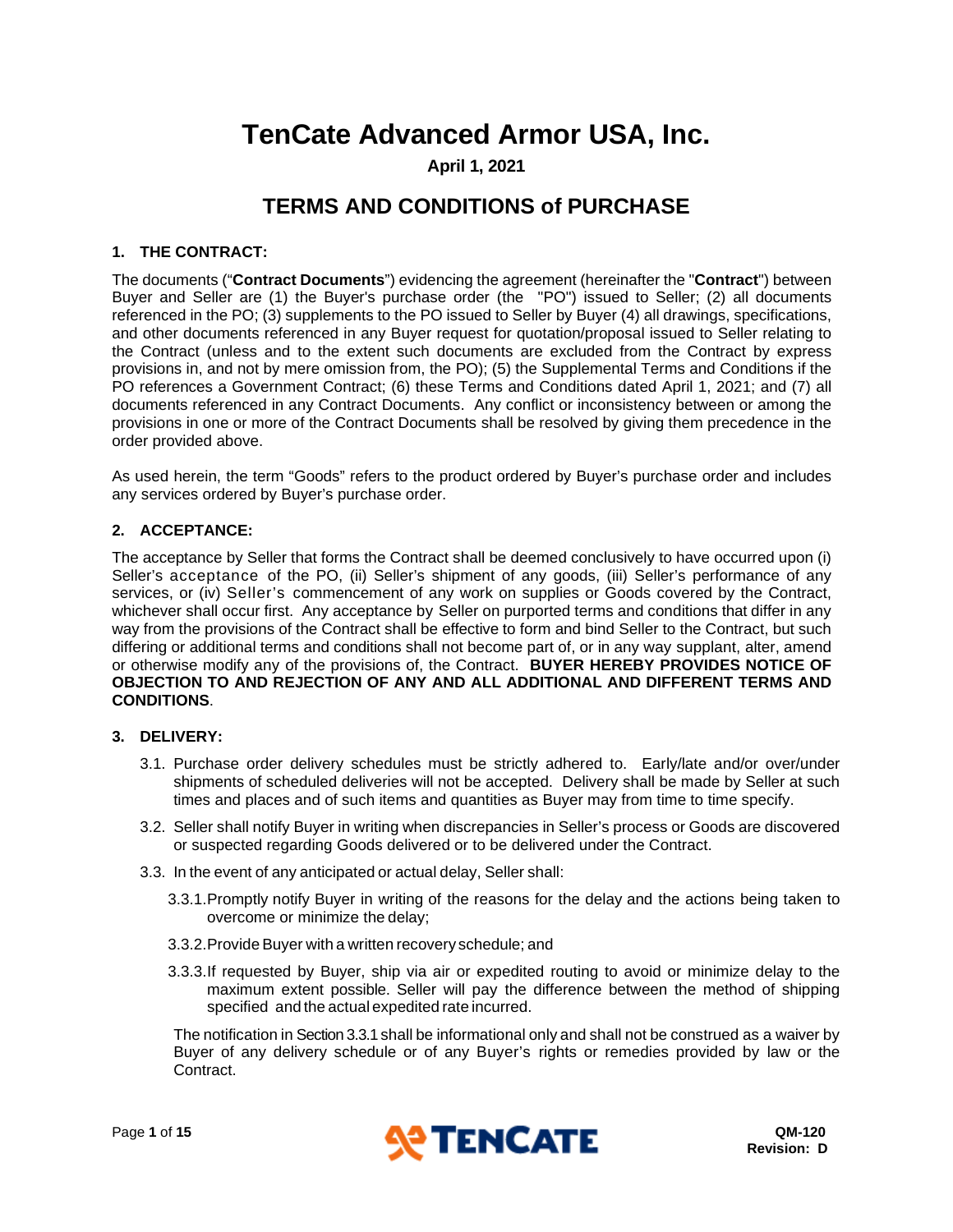- 3.4. If Seller fails to make delivery promptly and regularly, as required under the Contract, Buyer may, in addition to other remedies available at law, terminate the Contract in whole or in part.
- 3.5. Title and risk of loss shall remain with Seller until Goods are delivered to Buyer's facility specified in the Contract.
- 3.6. Seller shall not substitute any product for a Good identified in an PO without Buyer's prior written consent. Seller, however, may seek to receive Buyer's approval for alternative products for which substitutions could be made, or for such alternatives, if they are fit for Buyer's purpose, of equivalent or better quality.

# **4. NON-EXCLUSIVITY:**

Unless otherwise agreed in a writing signed by Buyer, this Contract is not intended to be, nor is it, an exclusive arrangement, firm commitment or purchase requirements contract. Rather, this Contract is intended to cover only such quantities of the Goods Buyer elects to purchase from Seller as specified on each PO. Any quantity estimates in a PO are only for planning purposes, and the Buyer shall not be required to purchase any fixed quantity of the Goods for which it has no actual need during the term of the Contract.

# **5. PACKAGING AND SHIPPING:**

- 5.1. Seller shall pack, label and prepare the Goods for shipment in such a manner as to insure safe arrival at their destination, secure lowest transportation cost, conform with requirements of common carriers and, in any event, comply with Buyer's minimum specifications set forth in the specification document, or purchase order.
- 5.2. Wood Packing Requirements: All non-manufactured coniferous wood (soft woods from coniferous trees and hard woods from non-coniferous trees). Shall be treated to insure the wood is bug free. Material shall be heat treated (HT) material certified by an accredited agency and recognized by the American Lumber Standards Committee (ALSC) and marked with the HT stamp. HT lumber is lumber that has been heated to 56 degrees C (core temperature) for 30 minutes and marked with the appropriate quality mark. The material may also be fumigated with (MB) Methyl Bromide. The ALSC approved markings for boxes and crates shall be placed on both ends of the outer packaging between the end cleats or end battens in at least one-inch high letters. Marks may be placed above required Mil-PSTD-129 markings. Internal blocking and bracing must comply also and be marked if possible. For products imported by a domestic supplier from an international source, it is the sole responsibility of the domestic source to ensure that this standard (ISPM 15) is met.

# **6. INSPECTION:**

Buyer shall have the right to inspect any Goods supplied under the Contract at any time during the manufacture or fabrication thereof at Seller's facilities or elsewhere. Such inspection may include, without limitation, raw materials, components, work in process, and completed products as well as drawings, specifications, and released data. Final inspection and acceptance shall be after delivery to the delivery point designated by Buyer. If any inspection or test is made by Buyer at Seller's facility or elsewhere, Seller shall provide reasonable facilities and assistance for the inspection personnel. No inspection, examination or test, regardless of extensiveness or type, and no approval given in connection with any such inspection, examination or test shall relieve Seller, or be claimed by Seller to relieve it, of any obligation to comply fully with all requirements of the Contract, including the obligation to produce Goods that conform to all requirements of the drawings, specifications, and other Contract Documents. Buyer may reject all Goods supplied under the Contract that are found to be defective. Seller shall bear risk of loss or damage to Goods rejected by Buyer. Goods so rejected may be returned to Seller at Seller's expense. At Buyer's request, Seller shall repair or replace defective Goods at Seller's expense. Failure to inspect goods, failure to discover defects in Goods or payment for Goods shall not constitute acceptance or limit any of Buyer's rights, including, without limitation, Buyer's warranty rights. In the event inspection reveals any defect and schedule urgency requires that the defect or defects be corrected by Buyer to support production, all cost of such correction, including, without limitation, installation and removal, will be charged to Seller; such charges will also include time and material and all other appropriate expenses.

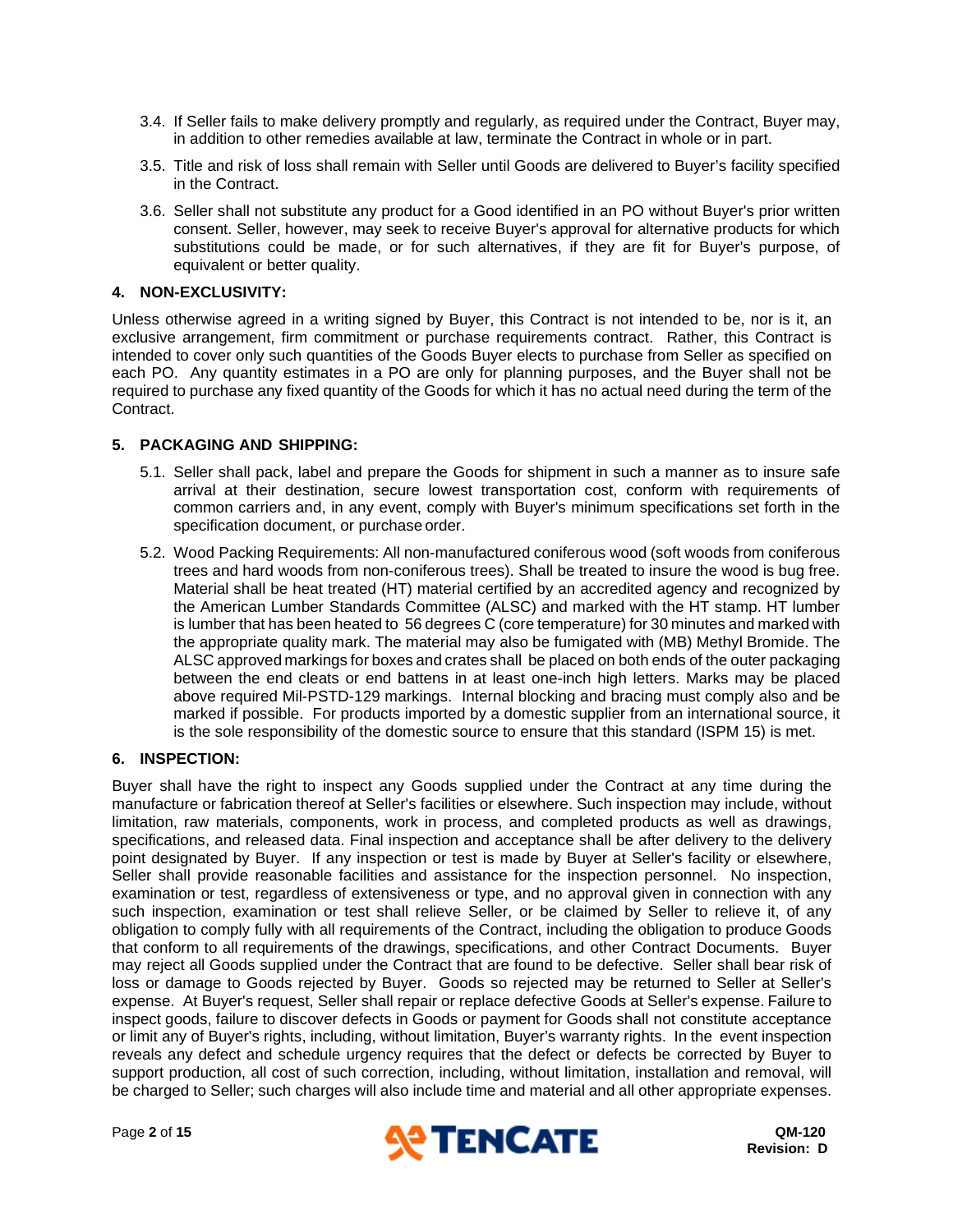Seller shall maintain an inspection system acceptable to Buyer covering the Goods furnished under the Contract. Seller shall permit Buyer to review procedures, practices, processes, and related documents to determine such acceptability. Seller shall keep records evidencing inspections and their results and shall make these records available to Buyer during Contract performance and for four years after final payment. Seller is expected to make the necessary commitments to achieve and maintain a 100% acceptance rate. In the event a Seller fails to maintain this rate, Buyer may begin termination for default proceedings per Section [12.2.](#page-4-0)

# **7. PRICES:**

- 7.1. Unless otherwise specified, prices are DDP (Incoterms 2010) the place shown on the face of the PO and are exclusive of sales and use taxes.
- 7.2. No charge will be allowed for packing, crating, drayage, or storage.
- 7.3. Seller warrants that prices charged for the Goods are not higher than those charged to any other customer, including the Government, for goods of like grade and quality in similar or lesser quantities.
- 7.4. Pricing, as amended, may not be changed or adjusted in any manner without the prior consent (written or electronically) of Buyer.
- 7.5. If at any time during the term of this Contract or any PO, Buyer receives from another source an offer to supply a product of like quality to that offered by Seller at a price which results in a price lower than the delivered price then in effect hereunder, Buyer may request Seller to meet such competitive offer. If within five (5) days after the date of Buyer's request Seller shall not have agreed to meet the competitive offer, Buyer, at its option, may purchase the applicable product from the competitive source and the quantity so purchased shall be deducted from any applicable PO.

# **8. PAYMENT:**

- 8.1. Unless otherwise expressly set forth on the face of a PO, terms of payment will be Net 60 days from receipt of an undisputed invoice in United States dollars.
- 8.2. Seller's invoices shall be in such format and medium (including, without limitation, being in electronic medium), with such pricing and other information breakouts, and with such supporting documentation as Buyer may direct from time to time.
- 8.3. Any adjustments in Seller's invoice due to shortages, rejection or other failure to comply with the provisions of the Contract, or under any other order or contract between Buyer and Seller, may be made by Buyer before payment.
- 8.4. No charges or changes will be honored unless specified on the face of the PO.
- 8.5. Invoices must be accompanied by transportation receipt, if transportation is payable as a separate item.
- 8.6. Payment shall be deemed to have been made on the date Buyer's check is mailed or payment is otherwise tendered.
- 8.7. Seller shall promptly repay to Buyer any amounts paid more than amounts due Seller.
- 8.8. Buyer may set off any amount due hereunder from Buyer to Seller from any amounts due to any Buyer from Seller under this Contract or any other agreement between Seller and Buyer.
- 8.9. Parts fabricated in excess or in advance of Buyer's release are at Seller's risk. Buyer reserves the right, without loss of discount privileges, to pay invoices covering items shipped in advance of the schedule of the normal maturity after the date specified for delivery.

#### <span id="page-2-0"></span>**9. WARRANTY:**

9.1. Except as may be otherwise specified in a PO, Seller warrants that: (i) at the time of delivery Seller

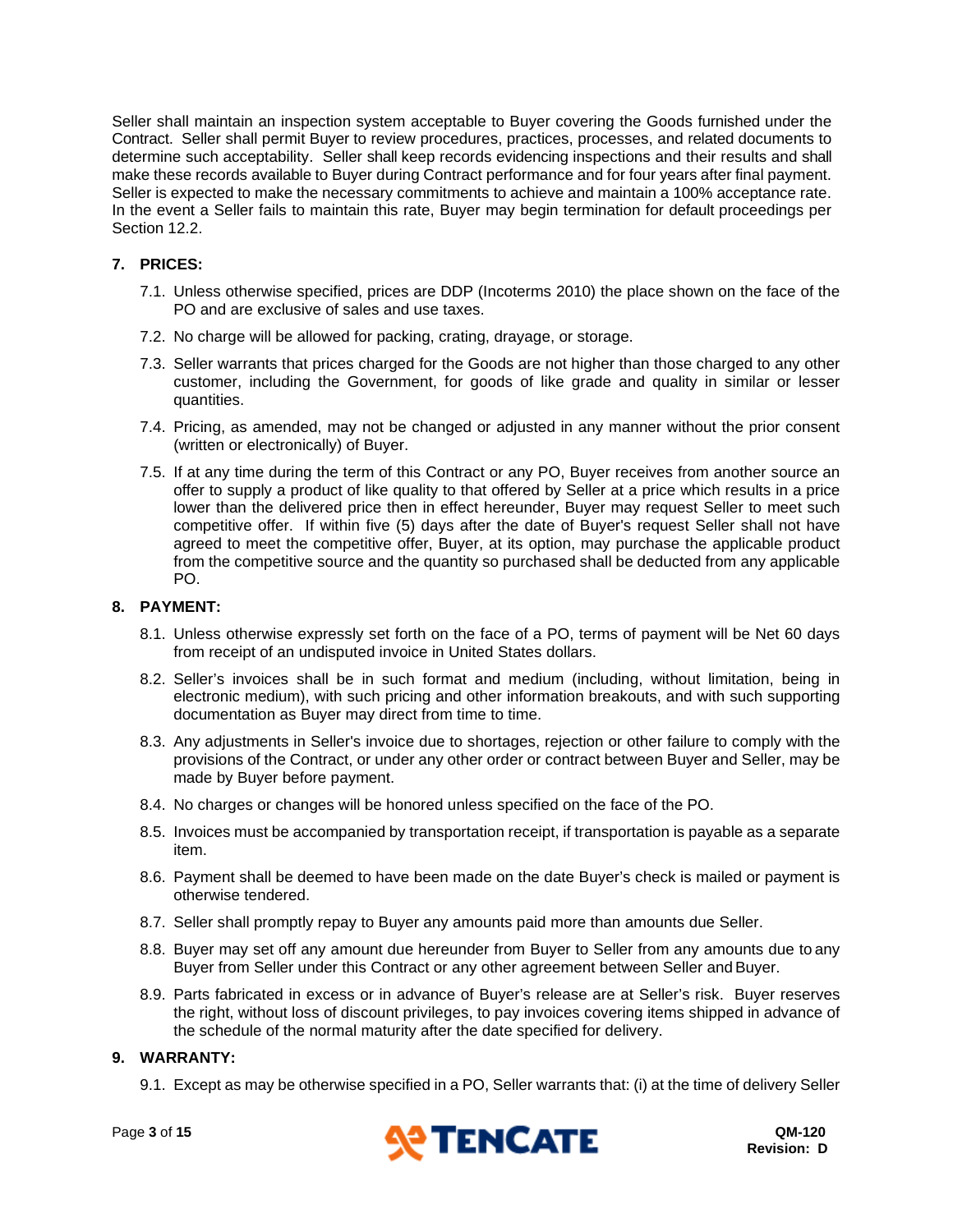will have and will pass to Buyer clear, marketable title to the Goods; (ii) the Goods will conform to all applicable descriptions, drawings, data and samples, and published specifications therefor, and will be merchantable and fit for the purposes intended; (iii) the Goods will be of new materials and free from defects in material and workmanship under normal use and service; (iv) the Goods will conform to the requirements of the Contract; (v) the Goods, its sale to Buyer, its resale by Buyer, and its use in accordance with Seller's specifications and/or marketing materials (or as applicable, that of the manufacturer of the Goods if not Seller), shall not infringe any U.S. or non U.S. patent, trademark, copyright, trade secret or other intellectual property or proprietary rights of any third party; and, (vi) in the performance of this Contract and any PO, Seller has complied or will comply with all applicable Legal Requirements. Any replacement Goods shall fully comply with the aforesaid warranties of Seller

- 9.2. Such warranties, together with Seller's service warranties and guarantees, if any, shall survive inspection, test, acceptance of, and payment for the Goods and shall run to Buyer, its successors, assigns, customers at any tier, and ultimate user and joint users.
- 9.3. Notices of any defects or nonconformity shall be given by the Buyer to the Seller within twelve (12) months after acceptance by ultimate user. Buyer's rights and remedies concerning latent defects shall exist indefinitely and shall not be limited in any way by any terms and conditions of this Contract. Buyer may, at its option, and in addition to other remedies available at law, either (i) return for credit, (ii) require prompt correction or replacement of the defective or nonconforming goods, or (iii) have the defective items corrected or replaced at Seller's expense and deduct the cost from any monies due Seller. The return to Seller of any defective or nonconforming Goods and delivery to Buyer of any corrected or replaced Goods shall be at Seller's expense. In addition to correcting or replacing any defective or nonconforming goods, Seller shall also reimburse Buyer for all costs and expenses incurred by Buyer in connection with inspection and discovery of the defects, identifying and correcting the cause of such defects, and all other activities reasonably undertaken by Buyer to obtain conforming Goods or attempting to obtain from the ultimate user a waiver to permit the defective Goods to be used with all or part of the defective conditions.

#### **10. BUYER FURNISHED PROPERTY:**

- 10.1. Unless expressly stated on the face of the PO, Seller shall supply all labor, services, tools, materials, equipment and items necessary or appropriate to produce the Goods.
- ) 10.2. All property of every description, including, without limitation, tools, tooling, dies, molds, patterns, machinery, fixtures, equipment, software, and any other property furnished to Seller by Buyer or paid for by Buyer for use in connection with the production, servicing and/or delivery of the Goods or listed in a PO and any replacement thereof ("Buyer's Property" shall be and remain as between Seller and Buyer the property of Buyer and shall be: (i) subject to inspection and immediate removal upon Buyer's request without legal proceedings, notice or liability and Buyer shall have the right of entry for such purposes; (ii) used only in filling orders of Buyer; (iii) stored and used only at the designated facility of Seller that is approved by Buyer; (iv) repaired and used by Seller in conformance with all applicable Legal Requirements, and any instructions furnished by Buyer from time to time;, (v) held by Seller at its risk for any loss or damage whatsoever (including, without limitation, with Seller being responsible for its replacement cost if lost due to theft or disappearance thereof); and (vi) insured by Seller, at its expense, in an amount equal to the replacement cost with loss payable to Buyer. The Buyer's Property always shall be clearly marked as the property of Buyer (or of Buyer's designee) and shall be safely stored separate and apart from Seller's property. Seller shall not cause, permit or suffer to be permitted, any lien or other encumbrance on or to the Buyer's Property and shall indemnify and save harmless Buyer from all liens and claims upon said property arising from any cause. Unless otherwise specified in an applicable PO, Seller, shall not modify the Buyer Property, but shall keep same in good condition and at its cost, shall be responsible for any maintenance and/or refurbishing of Buyer's Property. Seller consents to Buyer filing a Financing Statement showing Buyer as the owner of the Buyer Property, and if requested by Buyer, Seller shall execute and return to Buyer, for Buyer's filing, a Uniform Commercial Code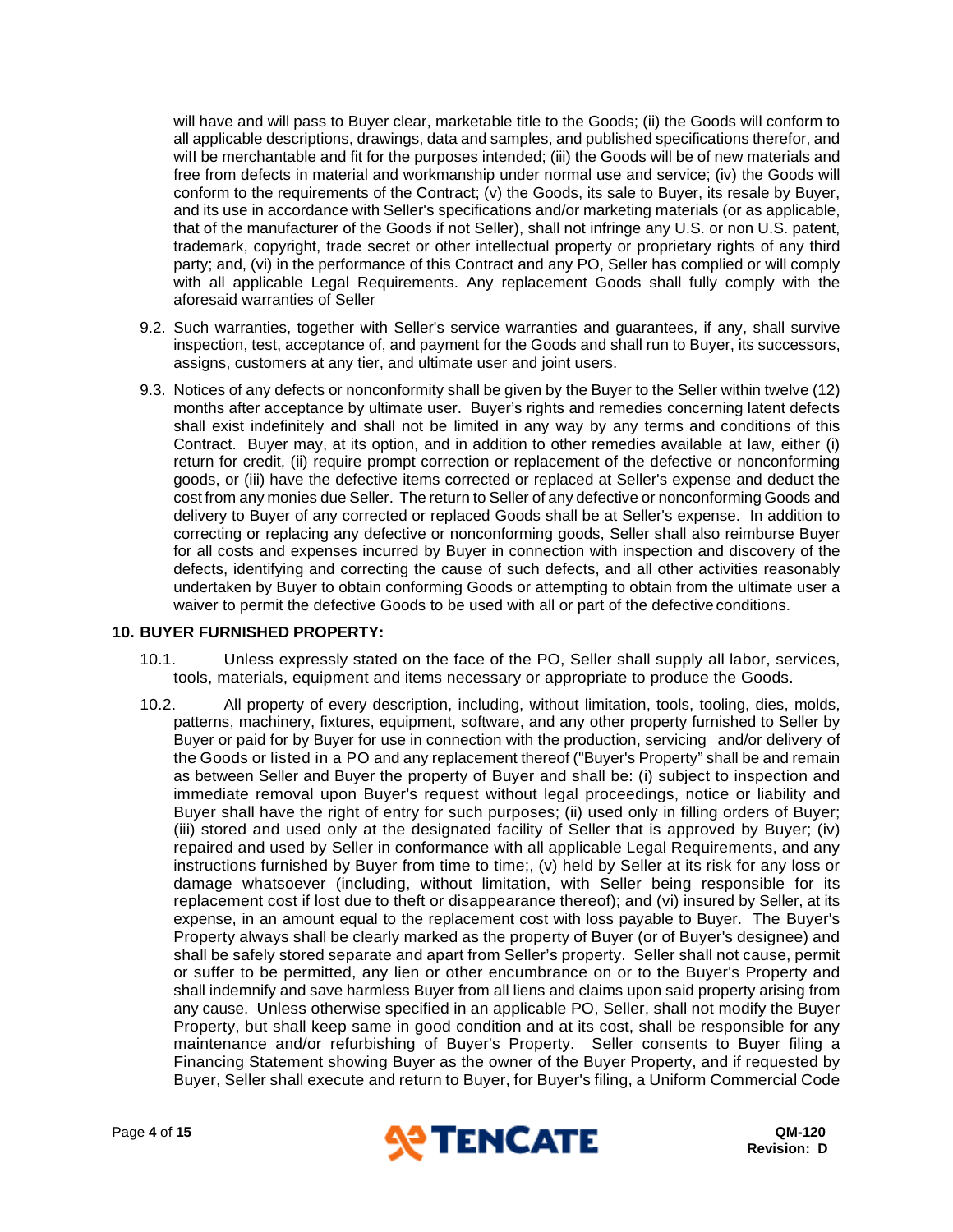Financing Statement - Form UCC-1, acknowledging that the Buyer's Property delivered to and/or at the Seller's facility is the property of the Buyer. Seller hereby appoints Buyer as its attorney-in-fact, with full authority, to complete the Financing Statement on behalf of Seller.

10.3. As and when directed by Buyer, Seller shall disclose the location of such Buyer furnished property and/or prepare it for shipment and ship same to Buyer FOB Buyer's facility or designated location in as good condition as originally received by Seller, reasonable wear and tear excepted.

## **11. CHANGES:**

Seller understands that Buyer may need to modify some or all the specifications for the Goods during the term of the applicable PO to address commercial requirements of Buyer and/or its customer. Accordingly, Buyer may, at any time during the term of an PO, notify Seller of its intention to change the specifications for the Goods; any such notice shall include the modified specifications for the Goods. If within thirty (30) calendar days of such notice by Buyer (i) Seller advises Buyer it is unable or unwilling to meet the modified specifications, or (ii) Seller and Buyer are unable to mutually agree to the pricing and implementation schedule therefor, then in either of such events Buyer may terminate the applicable PO without any liability therefor to Seller.

#### **12. TERMINATION**

#### 12.1. CONTRACT CANCELLATION:

By written notice effective upon sending, Buyer may cancel the whole or any part of this Contract in the event of Seller's default of any or all of the requirements of this Contract or in the event of suspension of Seller's business, insolvency of Seller, institution of bankruptcy or liquidation proceedings by or against Seller, appointment of a trustee or receiver for Seller's property or business or any assignment, reorganization or arrangement by Seller for the benefit of creditors. Cancellation shall be effective immediately and Buyer shall have no additional liability to Seller.

- <span id="page-4-1"></span><span id="page-4-0"></span>12.2. TERMINATION FOR DEFAULT:
	- 12.2.1. Buyer may, by written notice of default to Seller, terminate the whole or any part of this Contract in any one of the following circumstances: (i) if Seller fails to make delivery of the Goods or to perform this Contract within the time specified by this Contract or any extension thereof; or (ii) if Seller fails to perform any of the other provisions of this Contract, or so fails to make progress as to endanger performance of this Contract in accordance with its terms, and does not cure such failure within a period of ten (10) days or longer period (as Buyer may authorize in writing) after receipt of notice from Buyer specifying such failure; or (iii) Seller receives three notices as provided in this section [12.2.1](#page-4-1) within a calendar year.
	- 12.2.2. In the event Buyer terminates this Contract in whole or in part as provided in subparagraph [12.2.1](#page-4-1) above, Buyer may procure, upon such terms and in such manner as Buyer may deem appropriate, supplies or services similar to those so terminated, and Seller shall be liable to Buyer for any excess costs for the same, including, without limitation, all costs and expenses of the type specified in Section [9;](#page-2-0) provided, that in the event of a partial termination, Seller shall continue the performance of the remaining portions of this Contract.
	- 12.2.3. If the failure to perform is caused by the default of a subcontractor, and if such default arises out of causes beyond the control of both Seller and the subcontractor, and without the fault or negligence of either of them, Seller shall not be liable for any excess costs for failure to perform, unless the supplies or services to be furnished by the Seller were obtainable from other sources in sufficient time to permit Seller to meet the required delivery schedule. The term(s) "subcontractor(s)" shall mean Seller's subcontractor(s) at any tier.
	- 12.2.4. If this Contract is terminated in whole or in part as provided in subparagraph [12.2.1](#page-4-1) above, Buyer, in addition to any other rights provided in this Contract, may require Seller to transfer title and deliver to Buyer or the Government, in the manner and to the extent directed by Buyer, (i) any completed Goods, and (ii) such partially completed Goods and materials, parts, tools, dies, jigs, fixtures, plans, drawings, information, and contract rights (hereinafter called

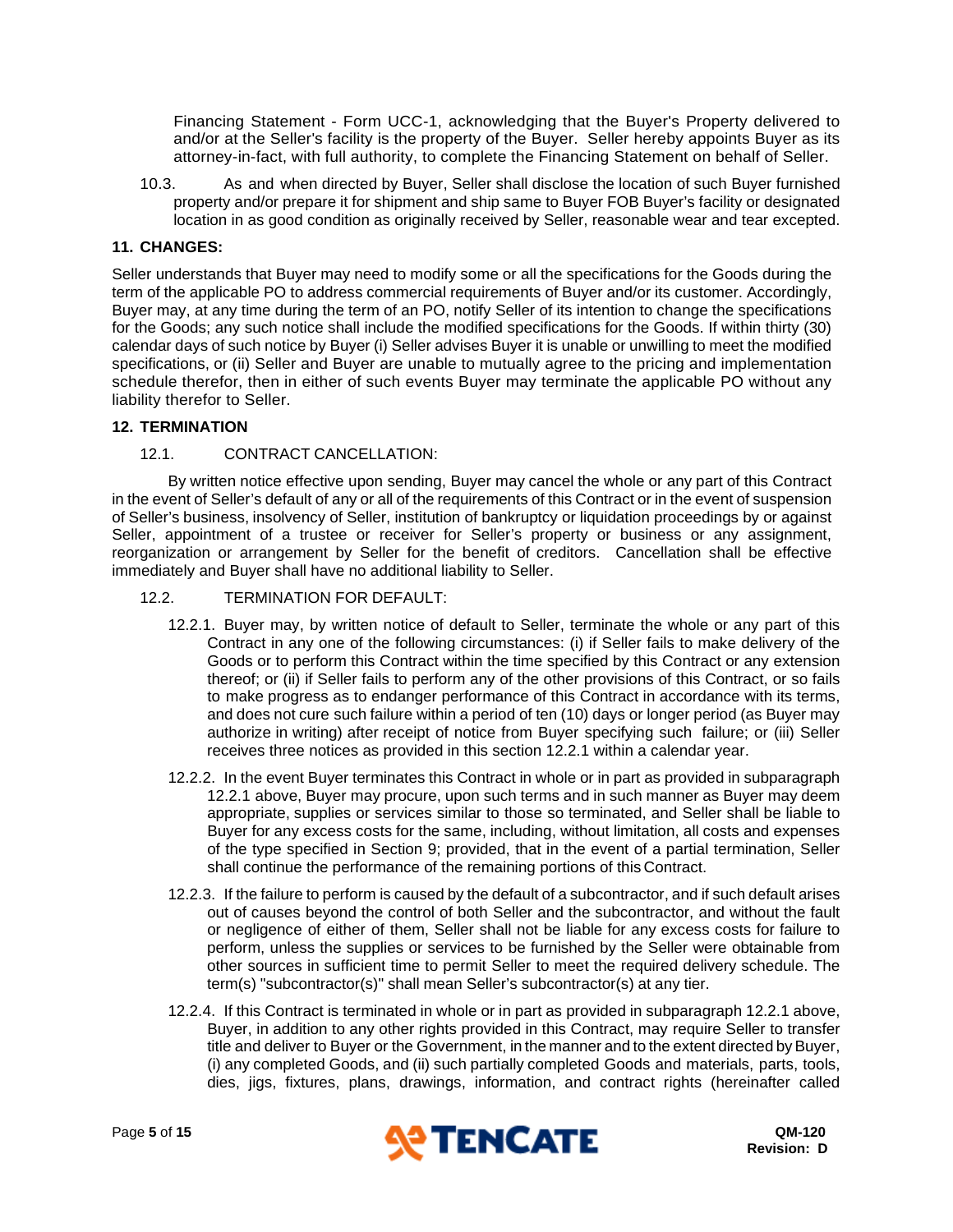"manufacturing materials") as Seller has specifically produced or specifically acquired for the performance of such part of this Contract as has been terminated; and Seller shall, upon direction of Buyer, protect and preserve property in Seller's possession in which Buyer or the Government has an interest. Payment for completed Goods delivered to and accepted by Buyer shall be at the Contract price. Payment for manufacturing materials delivered to and accepted by Buyer and for the protection and preservation of property shall be in an amount agreed to by Buyer and Seller; failure to agree to such amount shall be a claim concerning a question of fact within the meaning of Section [18.](#page-9-0) Buyer may withhold from amounts otherwise due Seller for such completed Goods, supplies, or manufacturing materials such sum as Buyer determines to be necessary to protect Buyer or the Government against loss because of outstanding liens or claims of former lien holders or for damages otherwise caused by Seller's failure to perform its obligations under this Contract.

12.2.5. The rights and remedies of Buyer provided in this paragraph shall not be exclusive and are in addition to any other rights and remedies provided by law or under this Contract.

# 12.3. TERMINATION FOR CONVENIENCE:

Buyer may at any time by written notice terminate all or any part of this Contract for Buyer's convenience. Upon receipt of Buyer's notice of cancellation, Seller unless otherwise directed by Buyer, shall immediately discontinue performance of the PO and cancel all orders or subcontracts given or made in connection with the applicable PO. In the event of such a cancellation by Buyer, without cause, Buyer shall pay for all Goods delivered or produced under the applicable PO through the cancellation date; all Goods so paid for shall become the property of Buyer. In no event shall the total amount paid under the provisions of this paragraph exceed the prices set forth in this Contract for the work terminated.

# 12.4. TRANSITION:

In the event of any permitted termination of a PO by Seller other than for cause pursuant to Section [12.2,](#page-4-0) Seller, upon Buyer's request, shall cooperate with the Buyer in the transition of supply of the Good(s), including Seller continuing production and delivery of the Good(s) as ordered by Buyer, at the prices and other terms stated in the Pricing or the applicable PO, without premium or other condition, during the entire period reasonably needed by Buyer to complete the transition to the alternate supplier(s), such that Seller's action or inaction causes no interruption in Buyer's ability to obtain Good(s) as needed.

# <span id="page-5-0"></span>**13. Confidentiality and Work Product.**

# 13.1. DEFINITIONS

- 13.1.1.1. "Confidential Information" means information, regardless of form: (a) relating to the business of Buyer or Seller which derives economic value, actual or potential, from not being generally known to others or (b) relating to the business of clients of Buyer or Seller which derives economic value, actual or potential, from not being generally known to others, or which is subject to any applicable law regarding nondisclosure, including, without limitation, trade secrets, technical or nontechnical data or reports, information concerning research and development, information systems, product or systems designs, formulations or specifications, computer programs, methods, algorithms, procedures, processes, business plans and financial information.
- 13.1.1.2. "Discloser" means the party hereto that discloses Confidential Information to the other party hereto.
- 13.1.1.3. "Recipient" means the party hereto that receives Confidential Information from the Discloser.
- 13.1.1.4. "Work Product" means all documents, information or other data generated or developed by Seller or its employees or subcontractors while rendering and in connection with the performance of this Contract or any PO, including but not limited to any and all source and object codes and applicable documentation, information, data, models, equations, studies, calculations, reports, drawings, flow charts, modifications and/or adaptations of existing software and inventions developed or reduced to practice

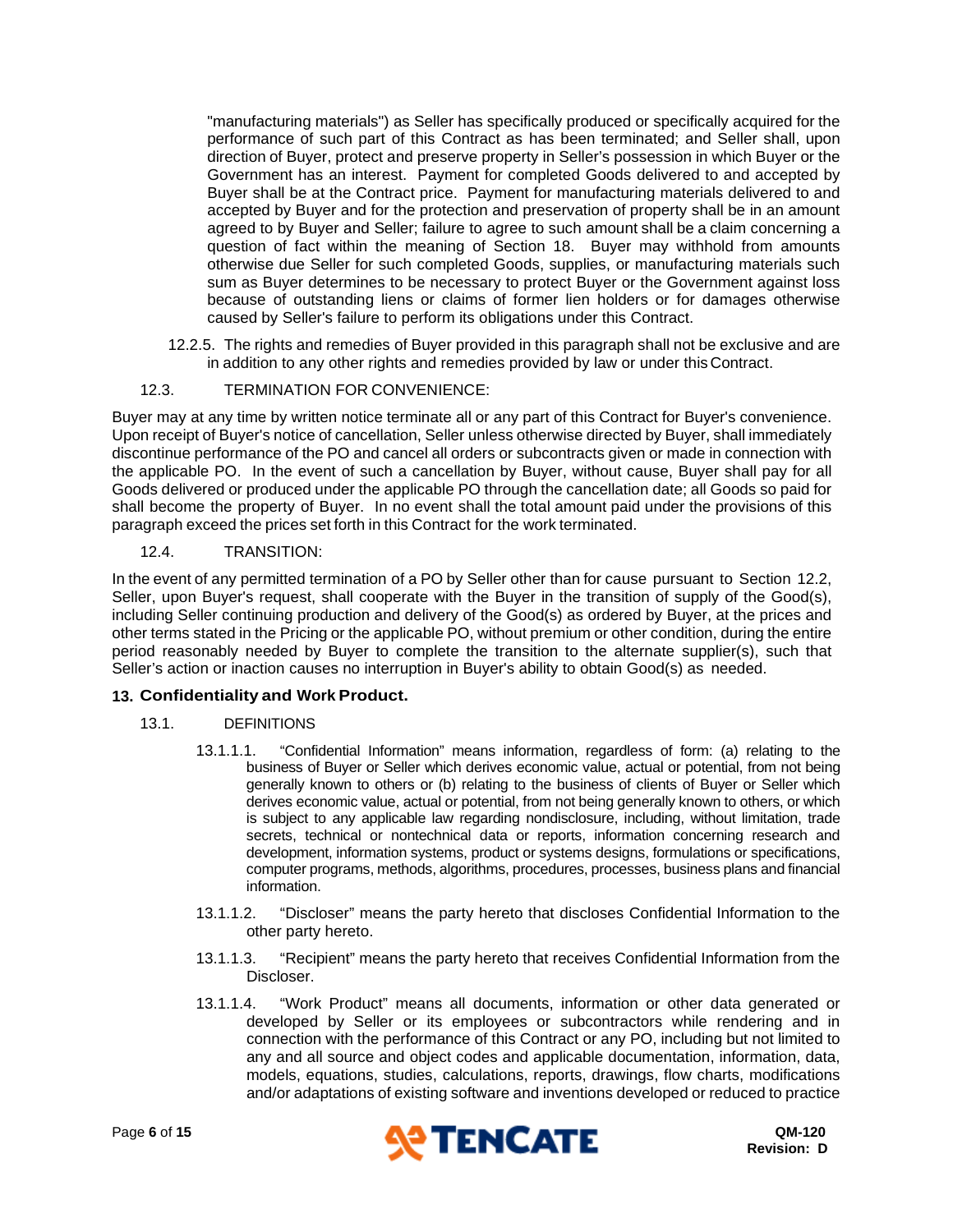by Supplier or its employees or subcontractors while performing pursuant to this Contract or a PO.

#### 13.2. CONFIDENTIAL INFORMATION

- 13.2.1. Except in connection with fulfilling its duties and obligations under this Contract, Recipient shall not copy, use, or disclose any of Discloser's Confidential Information.
- 13.2.2. Seller may not disclose the existence of this Contract or the items to be supplied under the Contract without Buyer's Authorized Procurement Representative's written consent, except to subcontractors who shall have the same non-disclosure responsibility.
- 13.2.3. Confidential Information and any rights therein shall be and remain the property of the Discloser. Notwithstanding the foregoing, all drawings and specifications, furnished or paid for by Buyer shall be the property of Buyer, shall be subject to removal at any time without additional cost upon demand by Buyer, shall be used only in filling orders from Buyer, and shall be kept separate from other drawings and specifications, and identified as the property of Buyer. The information contained in reports, drawings, documents or other records which are furnished to Seller by Buyer relating to this Contract, to the extent that such information is not in the public domain, shall not be copied or disclosed to others, except to subcontractors as necessary for completion of this Contract, in which event the subcontractor shall have the same obligation of nondisclosure. Upon completion, termination, or cancellation of this Contract, Seller shall return all data, including without limitation, drawings and specifications to Buyer within thirty (30) days after the effective date of completion, termination, or cancellation of this Contract. Any such data of Buyer retained by Seller shall remain subject to the foregoing restrictions on use, reproduction, and disclosure. Upon termination or cancellation of this Contract, Buyer may, at Buyer's option, use, on a non- exclusive basis, all drawings, documents or other records related to this Contract whether created by Buyer or Seller without further compensation to Seller.
- 13.2.4. Seller and Buyer, for itself and on behalf of its officers, employees and agents, agrees: (i) to hold Confidential Information of the other Party in strict confidence and not to disclose any part of it to others, exercising at least the same degree of care as it takes in protecting its own trade secrets (but no less than a reasonable degree of care); (ii) not to disclose Confidential Information of the other Party without the other Party's prior written consent to any entity or person other than its employees who require disclosure to perform the services in connection with this Contract; (iii) not to allow any persons or entities other than such employees access to Confidential Information of the other Party, and then only upon execution by the employee of a confidentiality agreement no less restrictive than the provisions of this Section [13;](#page-5-0) and, (iv) not to copy or make any use not authorized, in writing, in advance by the other Party of Confidential Information of the other Party.
- 13.2.5. Neither Party shall attempt to gain unauthorized access to any Confidential Information of the other Party and in the event access is obtained, it shall immediately report that fact to the other Party and to the extent possible explain the details of the procedure used to gain such access.
- 13.2.6. The obligations of this Section [13](#page-5-0) shall continue with respect to any Confidential Information for a period of sixty (60) calendar months from the termination of this Contract. Provided, however, that Confidential Information that constitutes a trade secret shall continue to be protected as provided herein for such period of time that the information remains a trade secret.
- 13.2.7. Within thirty (30) days after completion or termination of this Contractor the PO, whichever shall occur first, or upon written request by the Disclosing Party, whichever is earliest, the Receiving Party shall return to the Disclosing Party all Confidential Information of the Disclosing Patty disclosed in documentary form, and destroy any documents that are generated by or on behalf of Receiving Party containing Confidential Information of the Disclosing Party, which are in the possession of the Receiving Party or its employees or



(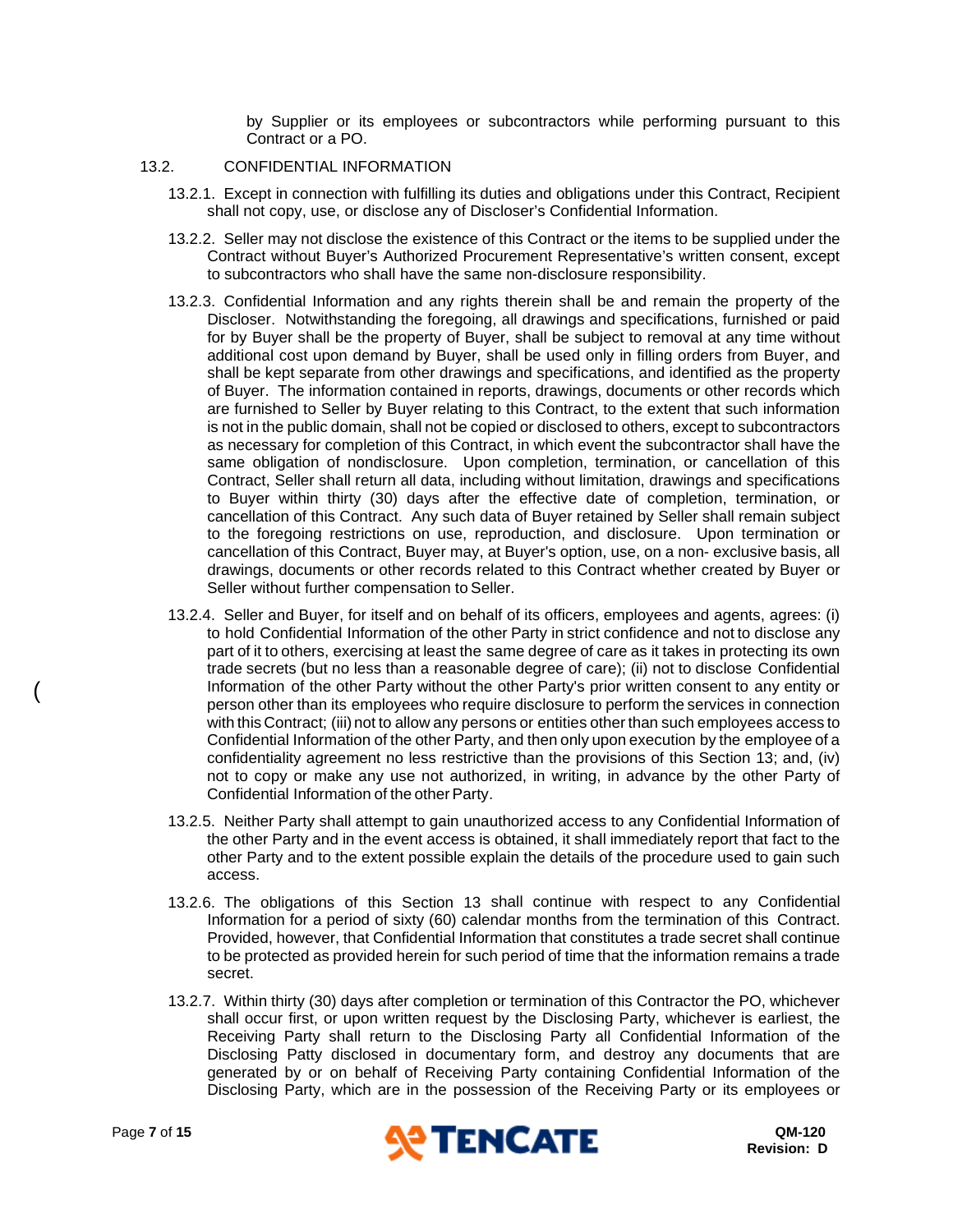subcontractors and all copies thereof, and certify in writing, such destruction to the Disclosing Party, provided, however, the Receiving Party may retain in a secure location one archival copy of all such materials for record purposes.

- 13.2.8. If the Receiver is required by law, regulation, or judicial or administrative order to disclose Confidential Information of the Discloser, the Receiver, except to the extent prohibited by law, shall promptly notify the Discloser and cooperate with Discloser to minimize such disclosure and to otherwise protect the confidentiality of such Confidential Information as is required to be disclosed to the maximum extent possible under the relevant circumstances, all at the cost and expense of the Discloser. In the event the Receiver must disclose Discloser's Confidential Information, Receiver shall disclose only the minimum amount of Confidential Information as is required, in the opinion of Receiver's counsel, to comply with law, regulation or judicial or administrative order mandating disclosure.
- 13.2.9. Seller and Buyer acknowledge and agree that the Confidential Information and intellectual property contain valuable trade secrets of each other, the disclosure of which would cause the other Party irreparable harm for which monetary compensation would be inadequate. Therefore, the Parties agree that in the event of a breach by the other Party of its nondisclosure obligations under this Contract it shall be entitled to injunctive relief from a court of competent jurisdiction without the need to post any bond or demonstrate actual damages.

#### 13.3. WORK PRODUCT.

- 13.3.1. Work Product shall be the sole and exclusive property of Buyer and may be used by Buyer for any purpose whatsoever without Seller's or its employee's consent and without obligation of any further compensation to Seller or its employees and shall be delivered by Seller or the employee to Buyer upon request by Buyer, but in any event not more than three (3) months following termination of the Contract or PO. Buyer may edit and modify, use, publish and otherwise exploit the Work Product in all media and in such manner as Buyer, in its discretion, may determine. Seller shall not use any portion of the Work Product in any projects for any third party.
- 13.3.2. Seller hereby assigns, grants, conveys and delivers solely, irrevocably, exclusively and throughout the world to Buyer, its successors and assigns, any and all title, right, interest and ownership of, in, and to all patent, copyrights, trade secrets, writings and other proprietary or property rights which Seller may have in the Work Product including, but not limited to, the right to secure copyright registration with respect thereto and all rights to any resulting registration in Buyer's name as claimant and the right to secure renewals, reissues, and extensions of any such copyright, and the right to file patent applications and obtain other intellectual property right protections with respect thereto.
- 13.3.3. To the extent requested by Buyer and at Buyer's expense, Seller shall execute and deliver such documents, agreements and papers and shall take such actions as are deemed necessary or convenient by Buyer to (i) secure patent, copyright, or other intellectual property right protection with respect to the Work Product in any country or jurisdiction, and (ii) to secure assignment of any such rights. Seller constitutes and appoints Buyer as agent and attorney-in-fact, with full power of substitution, to execute and deliver such documents or instruments as Seller may fail or refuse to execute and deliver, this power and agency being coupled with an interest and being irrevocable
- software and related documentation whether or not for display on a CRT or VDT, the 13.3.4. Seller agrees to place on the Work Product, including but not limited to source listings, following notice ("Notice"):

*The information included herein is the confidential and proprietary information of TenCate Advanced Armor, and it or any part thereof is not to be published, disclosed to others, reproduced, or translated without prior written permission of TenCate Advanced Armor. In the event of publication,* 

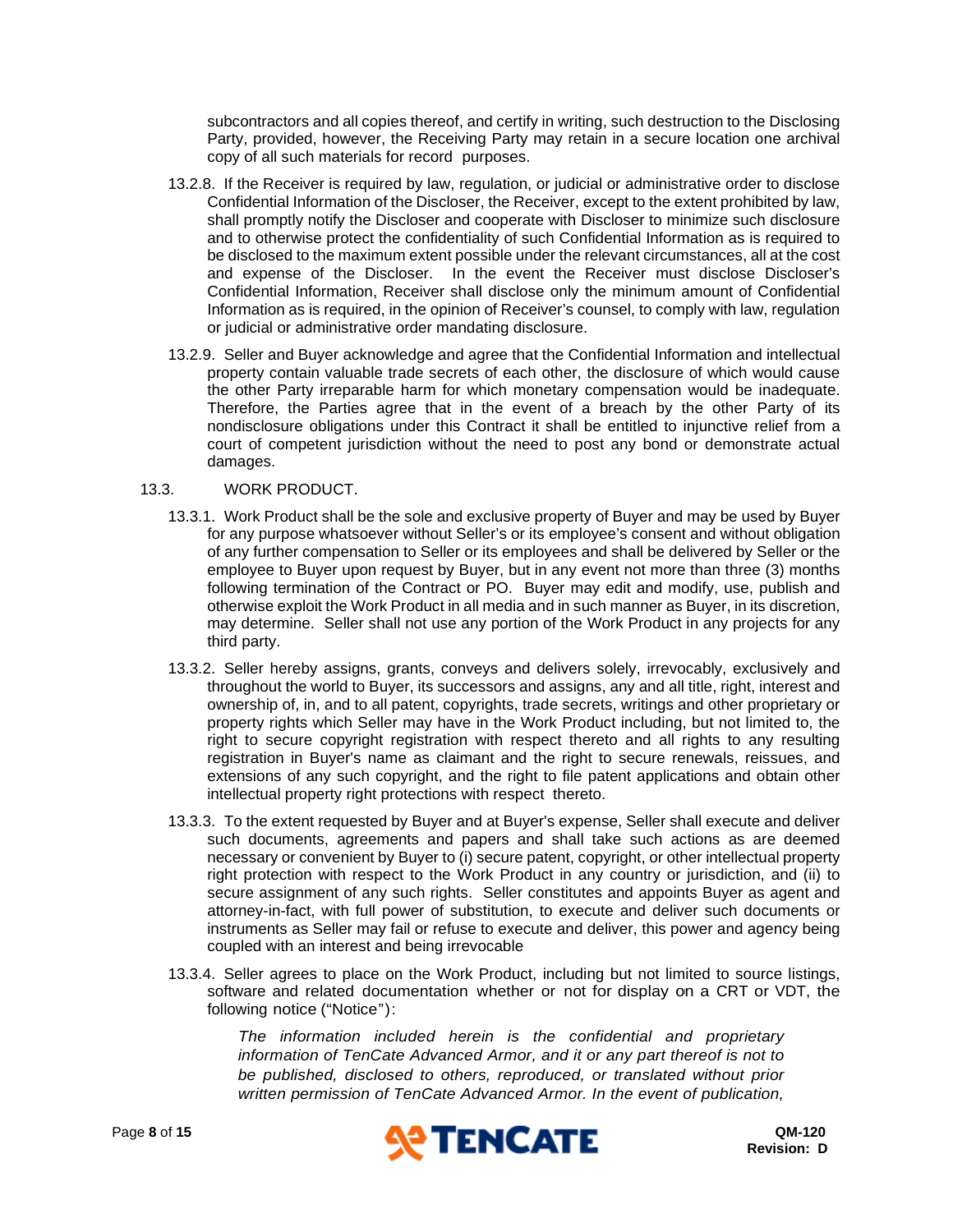*either authorized or unauthorized, all global rights under copyright law are retained by TenCate Advanced Armor.*

*Unpublished work [Insert the appropriate yea] TenCate Advanced Armor.*

This Notice shall be (a) embedded in copies of the software in such a manner that it (i) appears on all printouts and (ii) is displayed on the user's terminal at sign-on, (b) affixed to the medium on which the software is provided and the storage box or receptacle for the medium, and (c) included on the first page of any documentation.

13.3.5. Seller represents that each of its employees assigned by Seller to work on the subject matter of this Contract has entered into a contract of employment which provides for assignment to Seller of all rights in the intellectual property in any country covering inventions and information which would be included in the definition of Work Product made by such employees during the course of their employment. In the event an employee has not entered into such contract of employment, Seller shall have each of its employees appointed to render such services execute such an agreement, prior to providing services hereunder.

#### <span id="page-8-0"></span>13.4. PRESERVATION.

Seller agrees that all Work Product and Confidential Information of Buyer shall be preserved by Seller during this Contract and any applicable PO, whichever period is longer, and provided to Buyer immediately upon termination of the Contract or (for all or any portion of such Work Product or Confidential Information of Buyer) prior to termination upon written request of Buyer. Seller shall ensure that such Work Product or Confidential Information of Buyer is not subject to any manual or automated deletion/destruction program within the control of Seller or it's employees that would prevent Seller from complying with this obligation. The obligations of this Section [13.4](#page-8-0) include all Work Product and Confidential Information of Buyer in paper or electronic form, including, but not limited to, email, electronic documents, databases, calendars, reports, microfiche, notes, electronic tapes, spreadsheets, accounting and financial data, images (PDF and TIFF), PST files, and instant messages wherever located including, but not limited to Seller or its' employees computer(s), home computers, handheld devices, Personal Data Assistant Devices (PDA's), CD-ROMs, DVD's, flash or thumb drives, or other portable storage locations within the custody or control of Seller and/or its' employees.

#### 13.5. SELLER INTELLECUTAL PROPERTY.

13.5.1. Seller hereby grants to Buyer a non-exclusive, irrevocable, royalty-free, transferable license to make, have made, use and disclose the inventions and information contained in Seller Intellectual Property, and the right to sublicense any of Buyer's domestic and foreign affiliates, subsidiaries, joint venturers, equity partners, assigns or successors, to make, have made, and use the inventions and information of such Seller Intellectual Property, to the extent required by Buyer or such affiliate, subsidiary, joint venturer, assign or successor to use the Work Product or have others use the Work Product solely for Buyer's or such affiliate, subsidiary, joint venturer, assign or successor's benefit. Buyer also retains the right to sublicense all or part of the Seller Intellectual Property contained in the Work Product to any third party that purchases or acquires any assets of Buyer, which assets utilize such Work Product at the time of such purchase or acquisition, solely to the extent required by such third party to use the Work Product.

# **14. U.S. EXPORT CONTROL LAWS (ITAR AND/OR EAR COMPLIANCE):**

- 14.1. The Parties undertake to comply with all applicable export/re-export laws and regulations regarding the use of the Goods, material, technology and know-how received or created under this Contract and the transfer of any immediate products and services based thereon.
- 14.2. Technical data, as defined in 22 CFR 120.10 and the Export Administration Regulation 799.1 Supplement 3, which may be acquired or generated under this Contract, may be subject to



*(*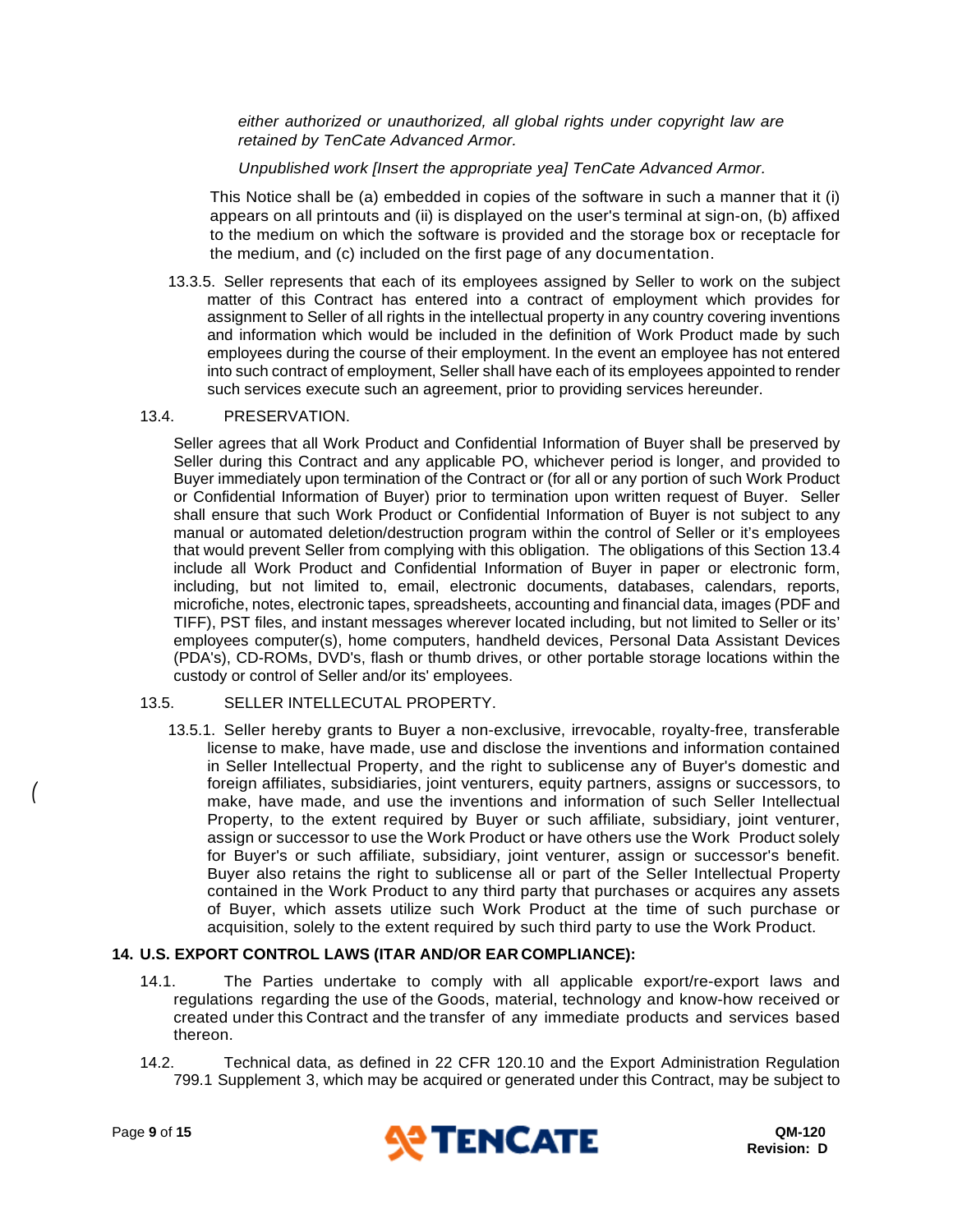either the International Traffic in Arms Regulations (ITAR), 22 C.F.R. parts 120-130, or Export Administration Regulations (EAR), 15 C.F.R. parts 730-780, ("export-controlled data") and may require authorization from the Department of State, Directorate of Defense Trade Controls (DDTC), or Department of Commerce, Bureau of Industry and Security (BIS), or other applicable authority, before it may be released or disclosed to a foreign person. Seller shall comply with all applicable laws and regulations regarding export-controlled items, including, but not limited to, the requirement for contractors to register with the Department of State in accordance with the ITAR. Seller shall consult with the Department of State regarding any questions relating to compliance with the ITAR and shall consult with the Department of Commerce regarding any questions relating to compliance with the EAR.

14.3. These obligations survive termination of the Contract.

# **15. PATENTS AND COPYRIGHTS:**

Seller agrees to defend, indemnify, and hold harmless Buyer, its customers and agents, against any liability, including without limitation costs, expenses and attorney's fees, for or by reason of any actual or alleged infringement of any patent or copyright arising out of the manufacture, use, sale, delivery or disposal of Goods furnished under this Contract and not attributable to Seller's compliance with specific written instructions issued by Buyer's Authorized Procurement Representative. This provision shall apply to each notice or claim of patent or copyright infringement relating to the performance of this Contract of which Seller has knowledge, regardless of whether Buyer has given Seller notice of suchclaim.

# **16. ASSIGNMENT AND SUBCONTRACTING:**

Seller shall not assign this Contract or any portion of this Contract, nor shall Seller subcontract for completed or substantially completed Goods or services purchased under the Contract without the prior express written consent of the Buyer's Authorized Procurement Representative. No assignment or subcontract by Seller, including any assignment or subcontract to which Buyer consents, shall in any way relieve Seller from complete and punctual performance of this Contract, including without limitation all Seller's obligations under Section [9.](#page-2-0)

# **17. NOTICES:**

All notices required or permitted to be given under the Contract shall be deemed properly given if delivered in writing personally or sent by United States certified or registered mail addressed to Seller or Buyer, as the case may be, at the addresses set forth on the face of the PO, with postage fully prepaid. The effective time of notice shall be at the time of mailing.

#### <span id="page-9-0"></span>**18. ARBITRATION:**

- 18.1. Except to the extent of a claim to enforce confidentiality obligations or to collect on an undisputed delinquent account, and as a precondition to instituting any action permitted by the provisions below, any controversy, claim or dispute between Buyer and Seller arising out of or relating to the provisions of this Contract or a PO, or the breach, termination or a validity thereof shall, upon written request of either Party, immediately be referred jointly for resolution to senior executives of each of the Parties who have authority to settle the controversy and who are at a higher level of management than the person(s) with direct responsibility for day-to-day administration of this Contract. Within fifteen (15) days after delivery of the written request of the Party, the receiving Party shall submit to the other a written response. The request notice and the response shall each include: (i) a statement of the respective Party's position and a summary of arguments supporting that position; and, (ii) the name and title of any other person who will accompany the senior executive. Within thirty (30) days after delivery of the disputing Party's request notice, the senior executives of both Parties shall meet at a mutually acceptable time and place, and thereafter as often as they reasonably deem necessary, to attempt in good faith to resolve the controversy. The Parties agree to honor all reasonable requests for information. All negotiations pursuant to this provision are confidential and shall be treated as compromise and settlement negotiations for purposes of applicable rules of evidence.
- 18.2. After reasonably exhausting the procedures set forth above, either Party may initiate

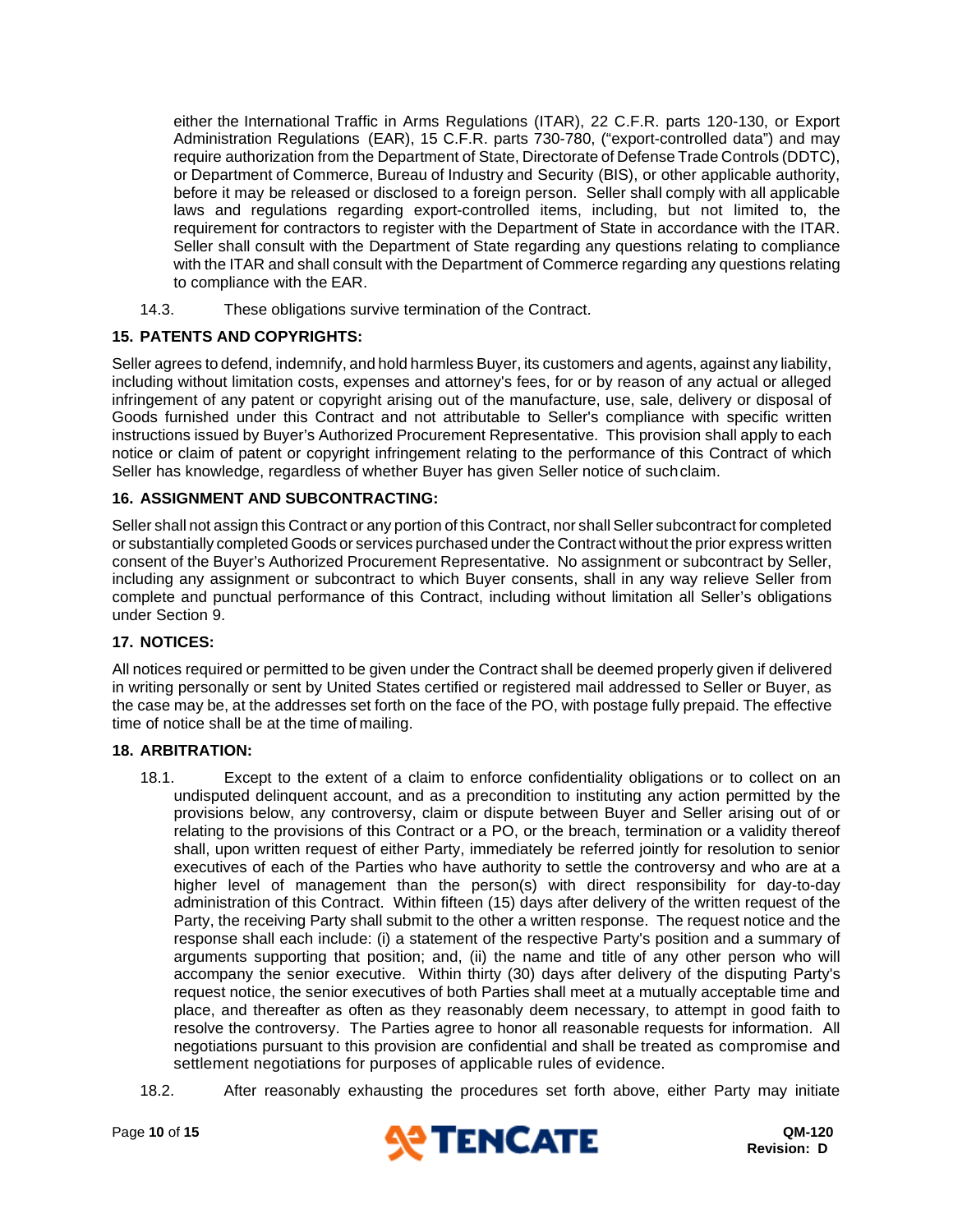arbitration to resolve the dispute.

- 18.2.1. Any controversy or claim arising out of or relating to this Contract, or the breach thereof, shall be settled by arbitration administered by the American Arbitration Association under its Commercial Arbitration Rules, and judgment on the award rendered by the arbitrator(s) may be entered in any court having jurisdiction thereof. Notice of the demand for arbitration shall be filed in writing with the American Arbitration Association and served on the other party in accordance with the AAA Rules within one (1) year after final delivery under the Contract.
- 18.2.2. If the amount in controversy is less than one million (\$1,000,000.00) dollars, the arbitration proceeding shall be heard and decided by one (1) Arbitrator, who shall be an attorney with experience and familiarity with government contracts and government contract law, appointed in accordance with the AAA Rules. If the amount in controversy is for one million (\$1,000,000.00) or more, the matter shall be heard and decided by a panel of three arbitrators of whom each of Buyer and Seller shall appoint one panelist, and the two chosen panelists shall appoint their chairperson who shall be an attorney with experience and familiarity with government contracts and government contract law.
- 18.2.3. The hearing shall be closed to all persons except the arbitrator(s), the parties, their attorneys, and witnesses (only while testifying). The decision of the arbitrator(s) shall be considered Confidential Information. The compensation of the arbitrator(s), together with the time and manner of payment, shall be determined by the arbitrator(s) and may be assessed against the Parties in such proportions as the arbitrator(s) may deem fair and equitable. Any award made by the arbitrator(s) may be enforced by entry of a judgment in any court having proper jurisdiction and in accordance with applicable law.
- 18.2.4. The arbitrator(s) shall decide the questions in dispute in accordance with the law applicable under the provisions of this Contract.
- 18.3. Unless otherwise directed in writing by Buyer, Seller shall continue to diligently perform under this Contract during any arbitration proceedings.

# **19. COMPLIANCE WITH LAWS AND REGULATIONS:**

Seller warrants that in the performance of this Contract Seller will comply with all applicable statutes, rules, regulations and orders ("Legal Requirements") of the United States, any State or political subdivision thereof, and any other legal authority having jurisdiction over a Party hereto, and agrees to indemnify Buyer against any loss, cost, damage or liability, by reason of Seller's violation of this warranty. This provision for indemnification is in addition to any other provision for indemnification in any document made part of this Contract.

#### **20. CONFIGURATION CONTROL:**

Seller shall make no change in design, specifications, compositions, materials, manufacturing location, manufacturing process or assembly processes or source of supply, after approval of the first production test item or after acceptance of the first completed end item, without Buyer's written approval. Seller agrees that any approval by Buyer of the first production test item or any acceptance by Buyer of the first completed end item shall not in any way relieve Seller from performing all requirements of this Contract, including Seller's obligations under Section [9.](#page-2-0)

#### **21. EVIDENCE OF CITIZENSHIP OR IMMIGRANT STATUS:**

Seller is required to provide information concerning citizenship or immigrant status of Seller's personnel and/or Seller's subcontractor's personnel entering Buyer's premises. Seller agrees to furnish this information before Seller's or its subcontractor's personnel enter onto Buyer's premises.

## **22. PUBLICITY:**

Without prior written approval from Buyer's Authorized Procurement Representative, Seller shall not, and Seller's subcontractor(s) at any tier shall not, release any publicity, advertisement, news release or denial or confirmation of same regarding the Contract or the Goods, Services, or program to which it pertains.

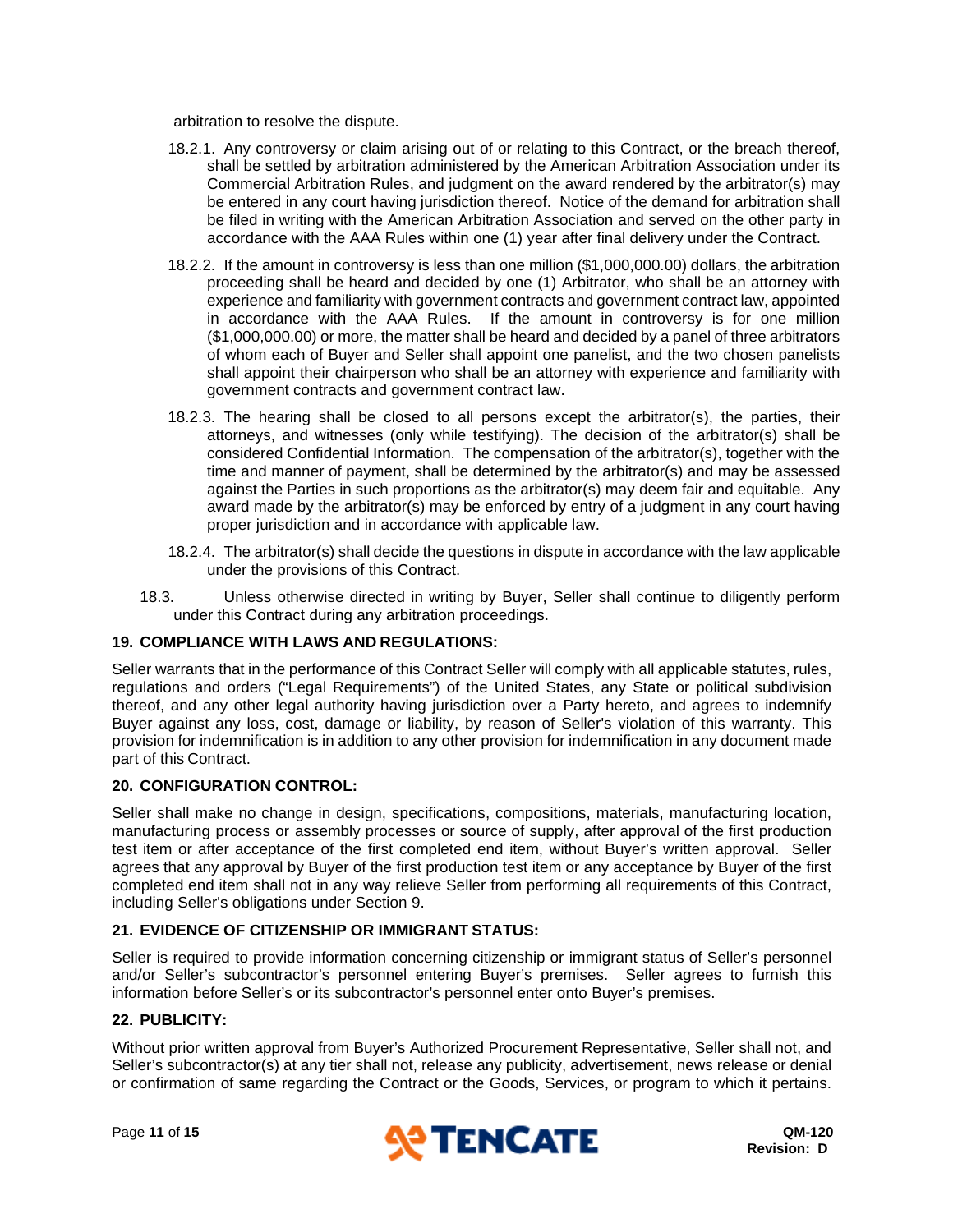Seller shall be liable to Buyer for any breach of such obligation by Seller and/or any of its subcontractors.

# **23. HAZARDOUS MATERIAL:**

- 23.1. Seller shall provide to Buyer before the first shipment of any restricted toxic, hazardous, or controlled substance information sufficient to enable Buyer to make appropriate and sound decisions regarding environmental, health and safety impacts of each of the Goods to be supplied by Seller; all of which information shall be updated by Seller, as appropriate and necessary. Seller further shall provide to Buyer any specific health, safety, or environmental information concerning the Goods as may be specified in an applicable PO.
- 23.2. Hazard Communication (SDS/Labeling). Seller will provide Buyer with Safety Data Sheets ("SDS") for each hazardous Good that complies with the requirements of the U.S. Occupational Safety and Health Administration and the applicable regulatory requirements where the Buyer delivery location resides (including, but not limited to, the California Safe Drinking Water and Toxic Enforcement Act of 1986). The SDS will be in English. Seller will ensure that all Goods covered by this Contract have a hazard warning label, that complies with the applicable regulatory requirements where the Buyer delivery location resides.
- 23.3. The Seller hereby certifies that all chemicals to be delivered under the Contract comply with the requirements of the Toxic Substance Control Act (TSCA) 15 USCA § 2601-2629.

# <span id="page-11-0"></span>**24. ANTI-CORRUPTION COMPLIANCE:**

- 24.1. Seller agrees that in pursuing the Contract and performing under it, it will fully comply with the Foreign Corrupt Practices Act, the Corruption of Public Officials Act, the United Kingdom Bribery Act, and local anti-corruption laws in the jurisdictions in which services pursuant to the Contract are performed or Goods are manufactured. Without limiting the generality of the foregoing, Seller represents that:
- 24.2. It has not and will not directly or indirectly offer, give, promise or authorize the payment or giving of money or anything of value to any government official, United Nations official, political party, party official or candidate for office ("Public Official") for the purpose of obtaining or retaining business or gaining any competitive advantage;
- 24.3. It has not and will not directly or indirectly, offer, pay, promise to pay, or authorize the payment or giving of money, or anything of value to any individual (i) to induce the individual to perform improperly any function or activity in the course of the individual's employment, business, trade, or profession or (ii) to reward an individual for the improper performance of any such function oractivity.
- 24.4. No Public Official has nor will benefit, directly or indirectly, from the compensation that the Sellermay receive in connection with this Order or proceeds of any Contract/subcontract related thereto;
- 24.5. Compensation that the Seller may receive in connection with the Contract or proceeds of any subcontract related thereto has not been used, and will not be used, for any activity or purpose that would violate any applicable anti-bribery law; and
- 24.6. Seller will cause their employees, directors and subcontractors to comply with the provisions of this Section [24](#page-11-0) in connection with this Contract.

# **25. CONFLICT MINERALS DISCLOSURE**

25.1. Conflict Minerals. Seller hereby certifies and represents to Buyer that the Goods do not include any Conflict Minerals or any of their derivative products as those terms are defined in Section 1502 of the Dodd-Frank Wall Street Reform and Consumer Products Act, and regulations issued thereunder by the Securities and Exchange Commission, (the "Act") that originated in the Democratic Republic of the Congo or any adjoining country and that said ce1tification and representation are based upon Seller making due inquiry as to the origin of the Conflict Minerals used in the Goods. Seller further agrees to cooperate with and provide such reasonable

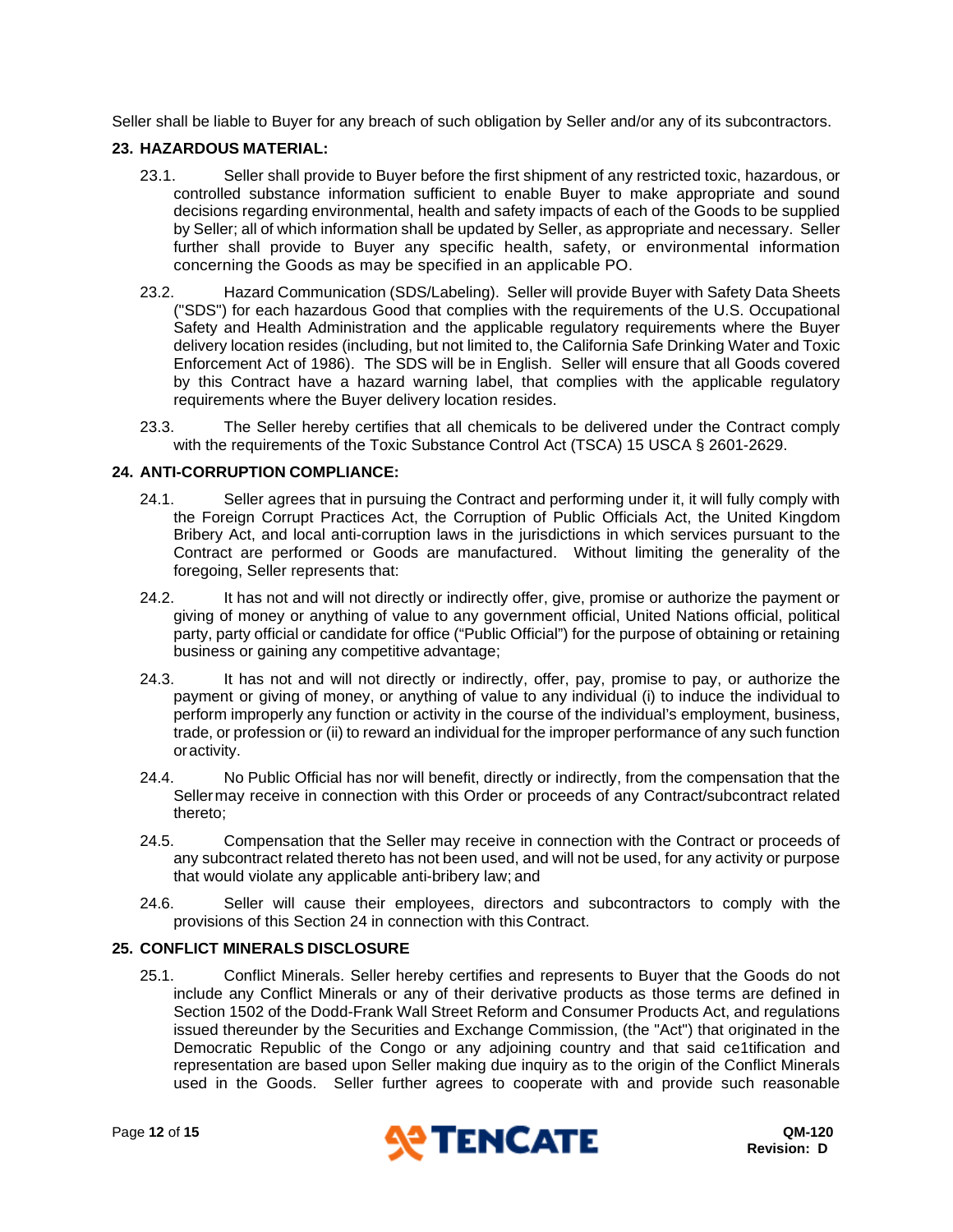assistance to Buyer as may be required by Buyer for Buyer to meet its reporting obligation under the Act.

- 25.2. Seller certifies that, regardless of whether Seller is publicly traded or not, Seller does not procure Conflict Minerals from Covered Countries, as those terms are defined by and consistent with the Securities and Exchange Commission's final rule on Conflict Minerals, 17 CFR Parts 240 and 249(b), promulgated pursuant to Section 1502 of the Dodd-Frank Wall Street Reform and Consumer Protection Act. (The "Rule").
- 25.3. Seller certifies and warrants that all products that have been or will be delivered to Buyer by Seller under any PO are DRC Conflict Free, as defined by and consistent with the Rule.
- 25.4. Seller agrees that, if required by the Rule, it has made, and will continue to make, good faith inquiries reasonably designed to determine whether any Conflict Mineral that is included in any product delivered to Buyer pursuant to this Order originated in the DRC or an Adjoining Country, or is from Recycled or Scrap Sources, as defined in the Rule. Seller further agrees that, if required by the Rule, it has performed, and will continue to perform, due diligence on the source and chain of custody of any Conflict Mineral that is included in any product delivered to Buyer pursuant to this Order, and that such due diligence conforms to a nationally or internationally recognized due diligence framework, if such a framework is available for the Conflict Mineral. Seller agrees that all inquiries and diligence performed shall be consistent with the requirements of the Rule.
- 25.5. Seller agrees that it shall require its own subcontractors and suppliers (at any tier in the supply chain for a product delivered to Buyer under this Order) to furnish information to Seller necessary to support Seller's obligations under this Section.

#### **26. Force Majeure.**

- ) perform one or more of its substantial obligations under this Contract (the "Nonperforming Party") 26.1. If either Party's ability to manufacture, deliver, receive or consume the Goods or otherwise is prevented by Force Majeure (as defined below) and such inability to perform is not due to the fault of the Nonperforming Party or with the exercise of due diligence could not have been avoided or prevented by the Nonperforming Party, the Nonperforming Party may declare a Force Majeure and reduce its deliveries or receipt, as the case may be, of the affected Goods hereunder without liability to the other Party. As used herein, a "Force Majeure" means any event that is not under the control of and which is unpredictable and irresistible for the Nonperforming Party, such as any Acts of God (such as flood, earthquake, storm, hurricane, or other natural disaster), war, invasion, act of foreign enemies, civil hostilities (regardless of whether war is declared), civil war, rebellion, revolution, insurrection, military or usurped power or confiscation, terrorist activities, nationalization, government sanction, blockage, embargo, or industry-wide strike or lockout or labor dispute (excepting any involving the Party attempting to invoke this provision unless it is part of a national or industry strike or lockout or labor dispute). Buyer's receipt of a Stop Work Order shall be deemed a Force Majeure.
- 26.2. The party declaring Force Majeure must promptly (in any event within seventy-two (72) hours of it having occurred) notify the other Party in writing of the Force Majeure and provide reasonable detail concerning the cause of its inability to fully perform hereunder, its action plan to expedite and resolve the circumstance, the time schedule therefor, and provide due evidence and confirmation that all other affected suppliers/customers (as the case may be) will not be treated in a more favorable manner than the other Party. The party declaring Force Majeure shall exercise its' best efforts to overcome the Force Majeure Event and declare an end to the Force Majeure Event as soon as practicable.
- 26.3. If, as a result of Force Majeure, Seller is unable to meet its supply commitments to Buyer, Seller shall allocate its inventory and production first to its then contract customers, including the Buyer, on a fair and equitable basis; provided, however, in no event will Buyer's allocation percentage of available Goods be less favorable than a pro rata basis of what Buyer's average monthly purchases of the Goods has been of Seller's supply to such then contract customers. To

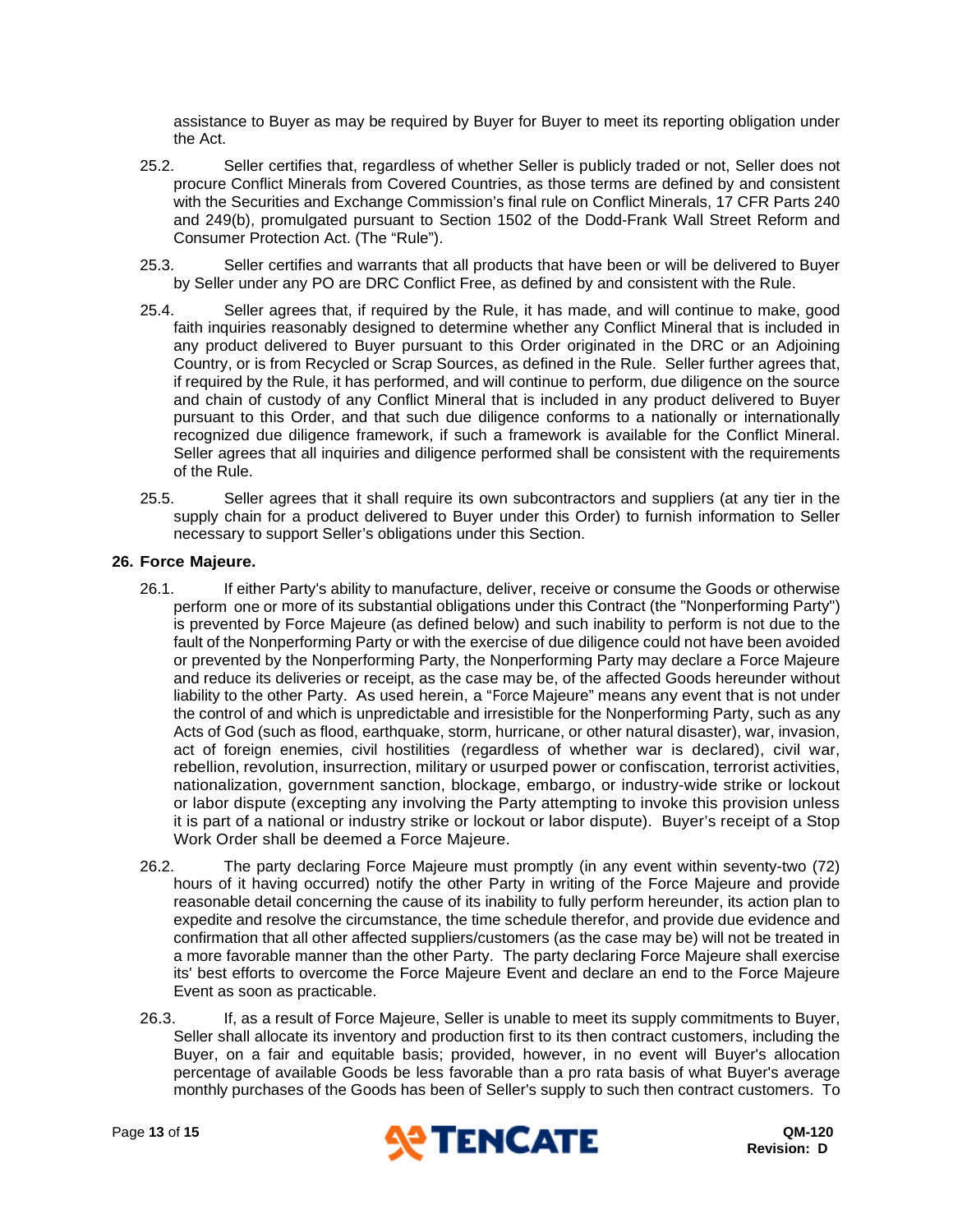the extent that during any Force Majeure Event, Buyer's requirements for the Goods hereunder are not satisfied through Seller's aforesaid allocation Buyer shall have the right to purchase from other sources that portion of Buyer's requirements of the Goods which Buyer otherwise would be obligated to purchase hereunder and Seller is unable to supply, and any amounts so purchased shall be deducted from the Contract quantity hereunder.

- 26.4. In the event a Party's performance is excused pursuant to this Section due to a Force Majeure Event for an accumulative aggregate of thirty (30) calendar days during any one hundred and sixty (160) consecutive calendar day period, the other Party may terminate this Contract and/or any applicable PO upon written notice to the Nonperforming Party. Provided, however, if the Force Majeure is the result of a Stop Work Order, the right to terminate shall not apply until the person issuing the Stop Work Order issues a termination.
- 26.5. In the event that pricing of this Contract is dependent upon the quantities purchased by Buyer or a rebate is earnable hereunder by Buyer, Buyer shaII be credited as having purchased all quantities of the Goods it would have otherwise ordered hereunder but that Seller was unwilling or unable to ship and supply to Buyer for any reason whatsoever (including due to a permitted Force Majeure) other than due to a breach by Buyer.

#### **27. Miscellaneous.**

- 27.1. Entire Agreement. The Contract constitutes the entire, fully integrated agreement of the parties as to the subject matter hereof and supersedes any and all prior communications, commitments, representations or warranty, between the Parties relating to the subject matter hereof and thereof. No modifications of the Contract shall be of any force or effect unless reduced to a writing which specifically references the Contract, states an express intent to modify or amend the Contract, and is signed by the Parties claimed to be bound thereby.
- 27.2. Waiver. The failure of Buyer to enforce at any time any of the provisions of the Contract shall in no way constitute or be construed as a waiver of that or any other provision of the Contract. Such failure to enforce shall in no way affect the validity of the Contract or any provision thereof or Buyer's right to enforce thereafter each and every provision of the Contract. The remedies herein reserved by Buyer shall be cumulative and additional to any other or further remedies provided in law or equity which the Buyer may possess. Seller agrees that it will not claim that Buyer has waived any of Seller's performance requirements under this Contract, and no such waiver shall be effective to relieve Seller from complete and punctual performance of such requirements, unless such waiver is expressly stated in writing and signed by Buyer's Authorized Procurement Representative.
- 27.3. Choice of law and venue. The validity, performance and construction of this Contract shall be governed by and construed in accordance with the laws of the State of Buyer facility issuing a PO under this Contract (generally, California or Ohio), excluding its choice of law rules. T*he United Nations Conventions on Contracts for the International Sale of Goods does not apply to this Contract or POs or the sale by Seller to Buyer of the Goods.* Jurisdiction and venue for any suit between the parties arising out of or connected with this Contract, or the Goods furnished under the Contract shall lie exclusively in the state or federal courts having territorial jurisdiction over the Buyer facility issuing the PO under this Contract. Seller consents to such jurisdiction and agrees not to raise any claim or defense related to jurisdiction or *forum non conveniens*.
- 27.4. Independent Contractor. Seller's relationship with the Buyer under this Contract is that of an independent contractor. Nothing in this Contract or any PO shall be construed as being inconsistent with that status. Seller shall be solely responsible for its employees, sub suppliers and agents and for their benefits, contributions and taxes, as applicable and shall indemnify and hold Buyer harmless from any and all liability arising therefrom.
- 27.5. Reformation. In the event any provision of this Contract or of an PO is determined to be invalid, illegal or otherwise unenforceable for any reason, that provision shall be reformed to the maximum extent permitted to preserve the Parties' original intent, failing which it shall be severed from this Contract or the applicable PO, with the balance of this Contract and of the